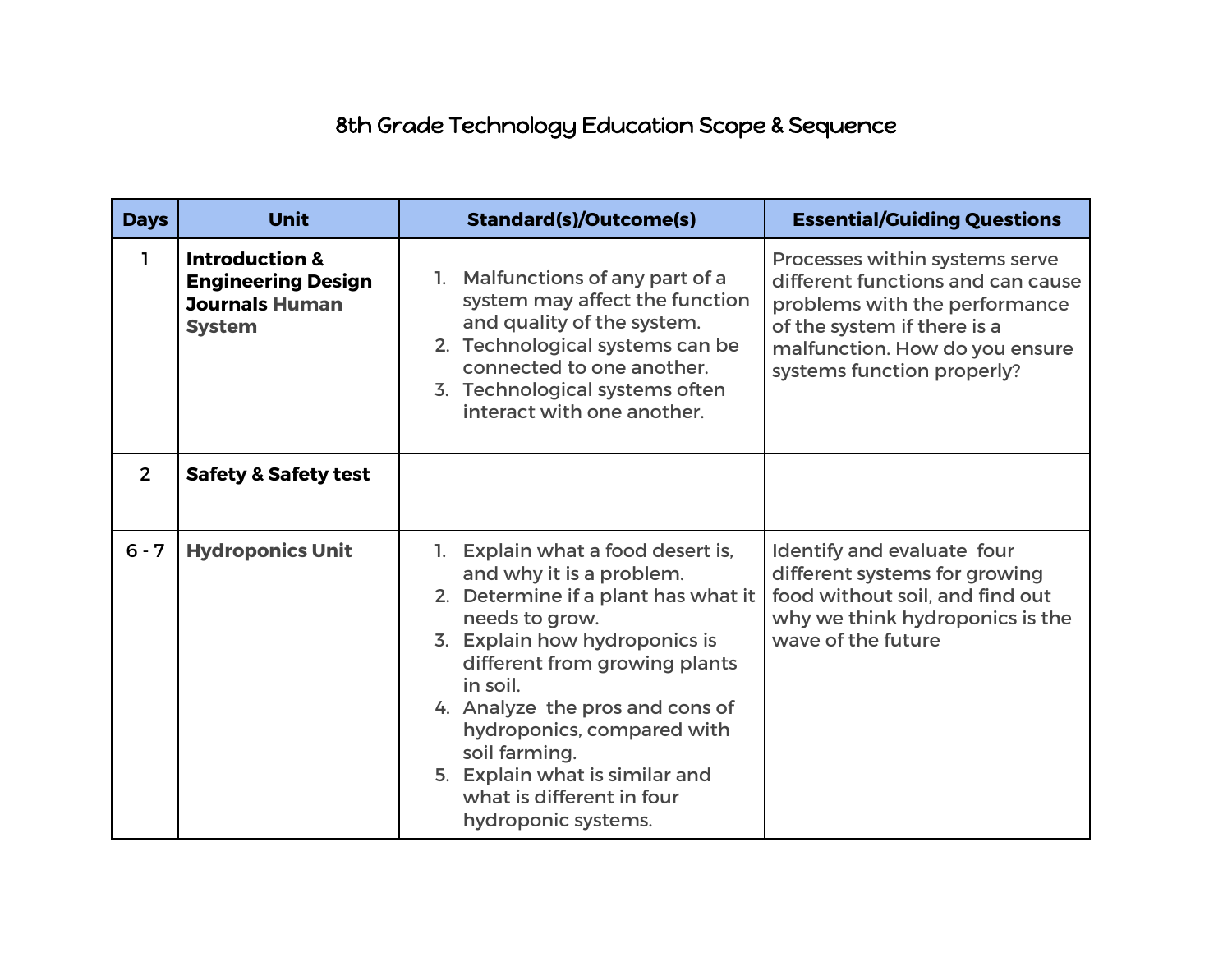| $9 - 10$ | Up-cycling/<br><b>Repurposing Device</b> | Technology, by itself, is neither<br>1.<br>good nor bad, but decisions<br>about the use of products and<br>systems can result in desirable<br>or undesirable consequences.<br>2. The management of waste<br>produced by technological<br>systems is an important<br>societal issue.<br>3. Technologies can be used to<br>repair damage caused by<br>natural disasters and to break<br>down waste from the use of<br>various products and systems.<br>4. Decisions to develop and use<br>technologies often put<br>environmental and economic<br>concerns in direct competition<br>with one another.<br>5. A product, system, or<br>environment developed for one<br>setting may be applied to<br>another setting.<br>6. Make a product or system and<br>document the solution. | Technology can have both<br>positive and negative impacts on<br>the environment and the<br>economy. Knowledge from a<br>variety of fields is used in the<br>development of products and<br>systems and the completed<br>system can be used in multiple<br>applications. How can you<br>repurpose existing items to<br>create a new device? |
|----------|------------------------------------------|--------------------------------------------------------------------------------------------------------------------------------------------------------------------------------------------------------------------------------------------------------------------------------------------------------------------------------------------------------------------------------------------------------------------------------------------------------------------------------------------------------------------------------------------------------------------------------------------------------------------------------------------------------------------------------------------------------------------------------------------------------------------------------|--------------------------------------------------------------------------------------------------------------------------------------------------------------------------------------------------------------------------------------------------------------------------------------------------------------------------------------------|
| 4        | <b>Product Autopsy</b>                   | 1. Controls are mechanisms or                                                                                                                                                                                                                                                                                                                                                                                                                                                                                                                                                                                                                                                                                                                                                  | <b>Technical information comes in</b>                                                                                                                                                                                                                                                                                                      |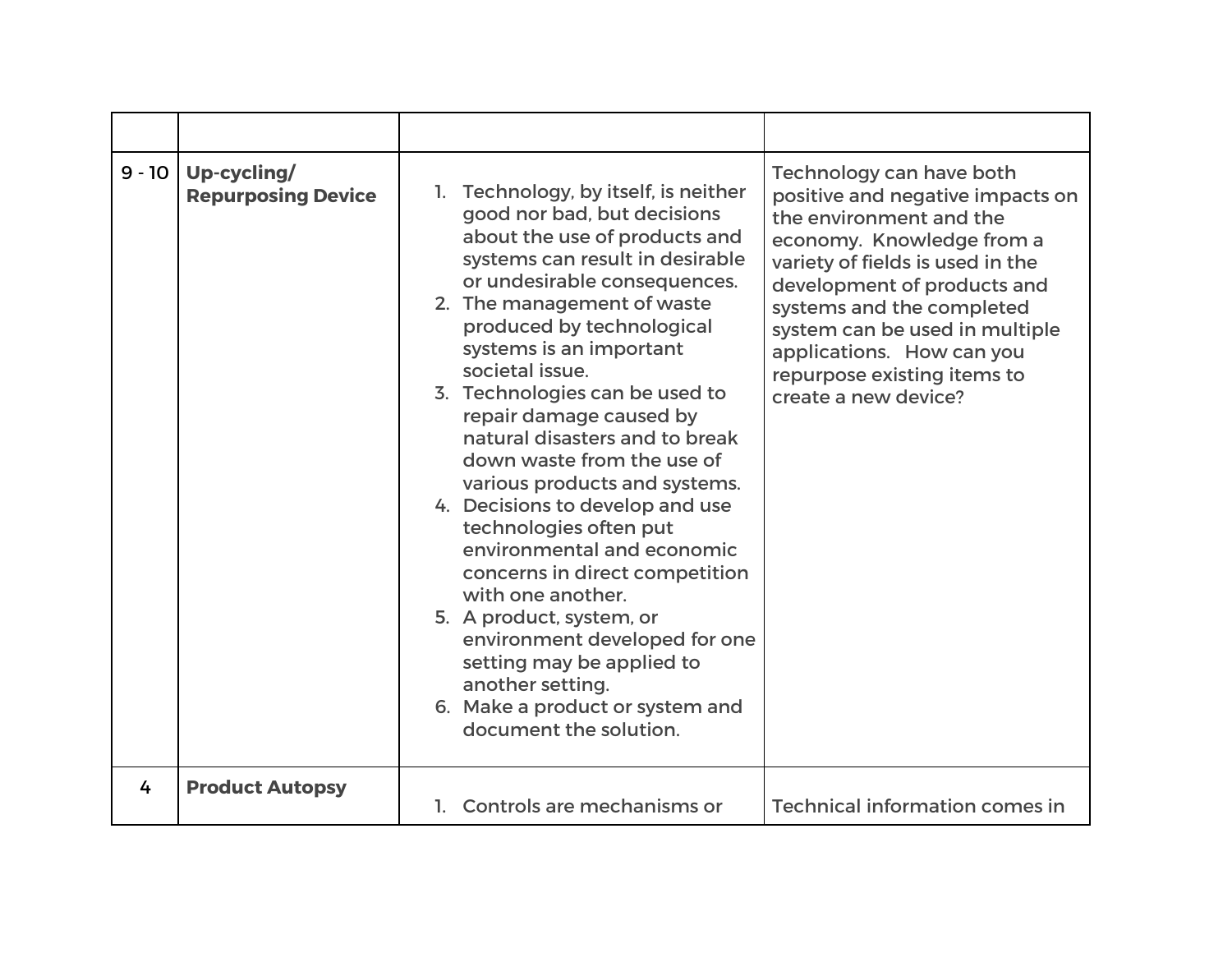|   |                     | many forms, and is used to test,<br>particular steps that people<br>perform using information<br>evaluate and problem-solve<br>about the system that causes<br>within systems. How do you<br>ensure the information and<br>systems to change.<br>2. Use information provided in<br>directions for a product are<br>manuals, protocols or by<br>repeatable by a consumer?<br>experienced people to see and<br>understand how things work.<br>3. Use tools, materials, and<br>machines safely to diagnose,<br>adjust, and repair systems.                                                                                                            |
|---|---------------------|----------------------------------------------------------------------------------------------------------------------------------------------------------------------------------------------------------------------------------------------------------------------------------------------------------------------------------------------------------------------------------------------------------------------------------------------------------------------------------------------------------------------------------------------------------------------------------------------------------------------------------------------------|
| 6 | <b>Arduino Unit</b> | The use of technology and<br>1. Understanding the<br>computers are essential to the<br>relationships among<br>day to day workings of today's<br>technologies and connections<br>society. How are computer<br>with other fields of study<br>programs created to perform<br>2. Technological systems often<br>specific tasks?<br>interact with one another.<br>3. A product, system, or<br>environment developed for one<br>setting may be applied to<br>another setting.<br>4. Technology, by itself, is neither<br>good nor bad, but decisions<br>about the use of products and<br>systems can result in desirable<br>or undesirable consequences. |